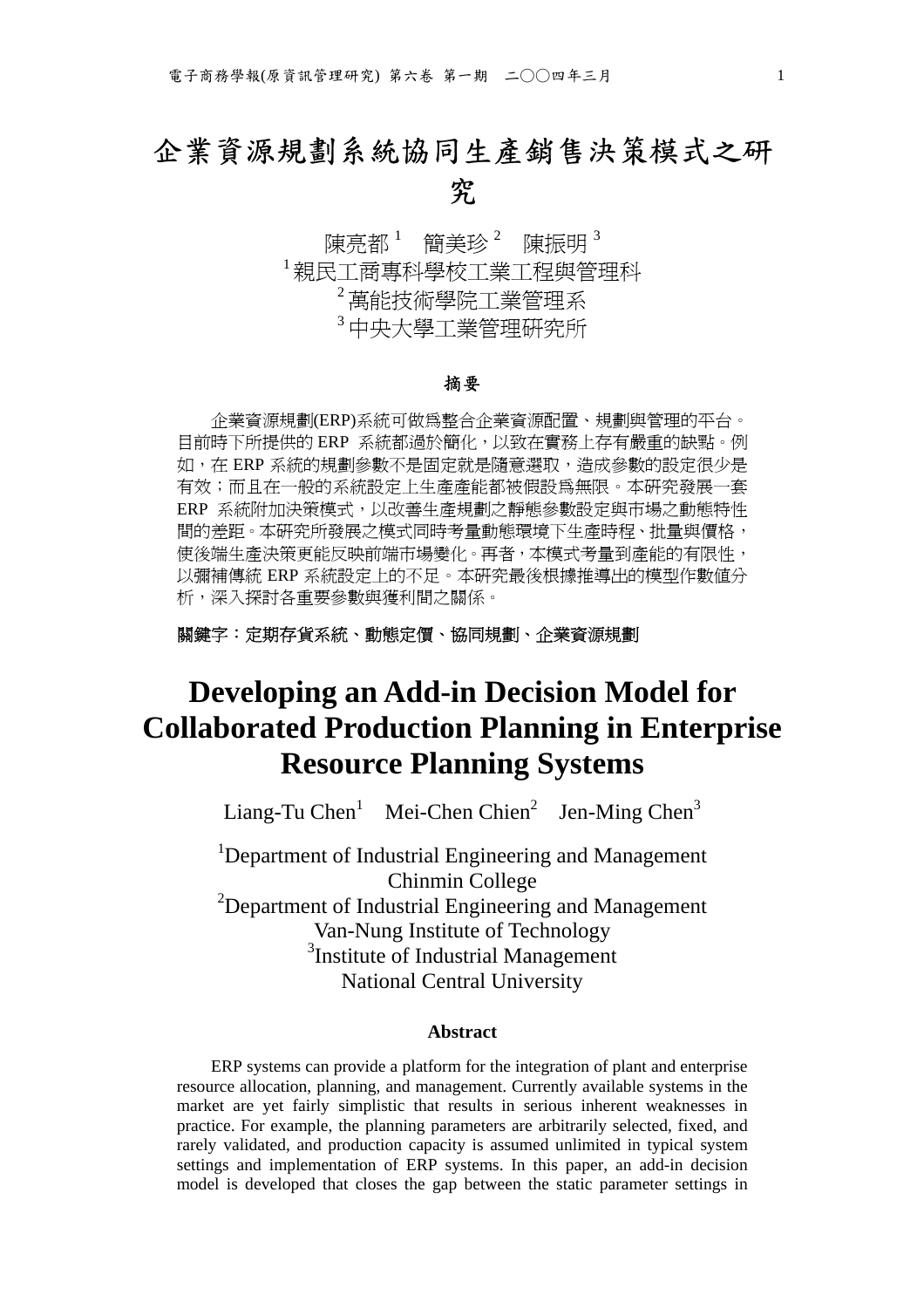#### **Developing an Add-in Decision Model for Collaborated Production Planning in Enterprise Resource Planning Systems**

production planning and dynamic nature in the marketplace. The proposed model jointly considers the production schedule, lot-size and the periodic pricing in a dynamic environment that makes the back-end production decision more responsive to the front-end changing market. Further, the model takes limited capacity into account which remedies the traditional ERP system settings.

#### **Keywords: periodic inventory system, dynamic pricing, collaborative planning, ERP**

### **1. Introduction**

The latest manufacturing technologies enhance cross-functional interaction between manufacturing and marketing such as flexible manufacturing system (FMS), just-in-time (JIT), quick response (QR), manufacturing resources planning (MRP II), and enterprise resource planning (ERP). In spite of increasingly emphasizing on the aspect of customer demands, many production decision-making processes still do not take marketing's dynamic nature into account. For example, the classical economic order quantity (EOQ) model assumes a constant demand that is time-invariant, exogenous, and uncontrollable. The lately evolved MRP II and ERP systems can optimize the lot-size scheduling problem with time-varying demand over finite planning horizon, yet the dynamic aspects of pricing and other marketing related variables tend to be ignored in the highly computerized manufacturing control systems. This paper is an attempt to fill the gap between marketing and manufacturing decision making with the objective of developing an add-in model like the advanced planning and scheduling (APS) within an ERP system.

A historical survey of manufacturing control practices including MRP is provided in Mckay (2003). The basic architecture of an MRP II/ERP system builds upon one database and a unified interface across the entire enterprise providing integrated business solutions for the core processes and the main administrative functions of an enterprise (see Figure 1). In addition to increasing operational efficiencies, the highly integrated system can strengthen strategic advantages and generate related benefits that have been well documented in the literature (Langenwalter 2000, Stefanou 2001, Mandal and Gunasekaran 2002, Gattiker and Goodhue 2000, and Robinson and Dilts 1999). However, ERP benefits cannot be fully realized without a finely tuned alignment and reconciliation between system configurations, organizational imperatives, and core business processes (Al-Mashari et al. 2003). Further, the fundamental basis of planning and scheduling in an MRP II/ERP system is based on the fixed and static parameter settings (e.g., lead time, lot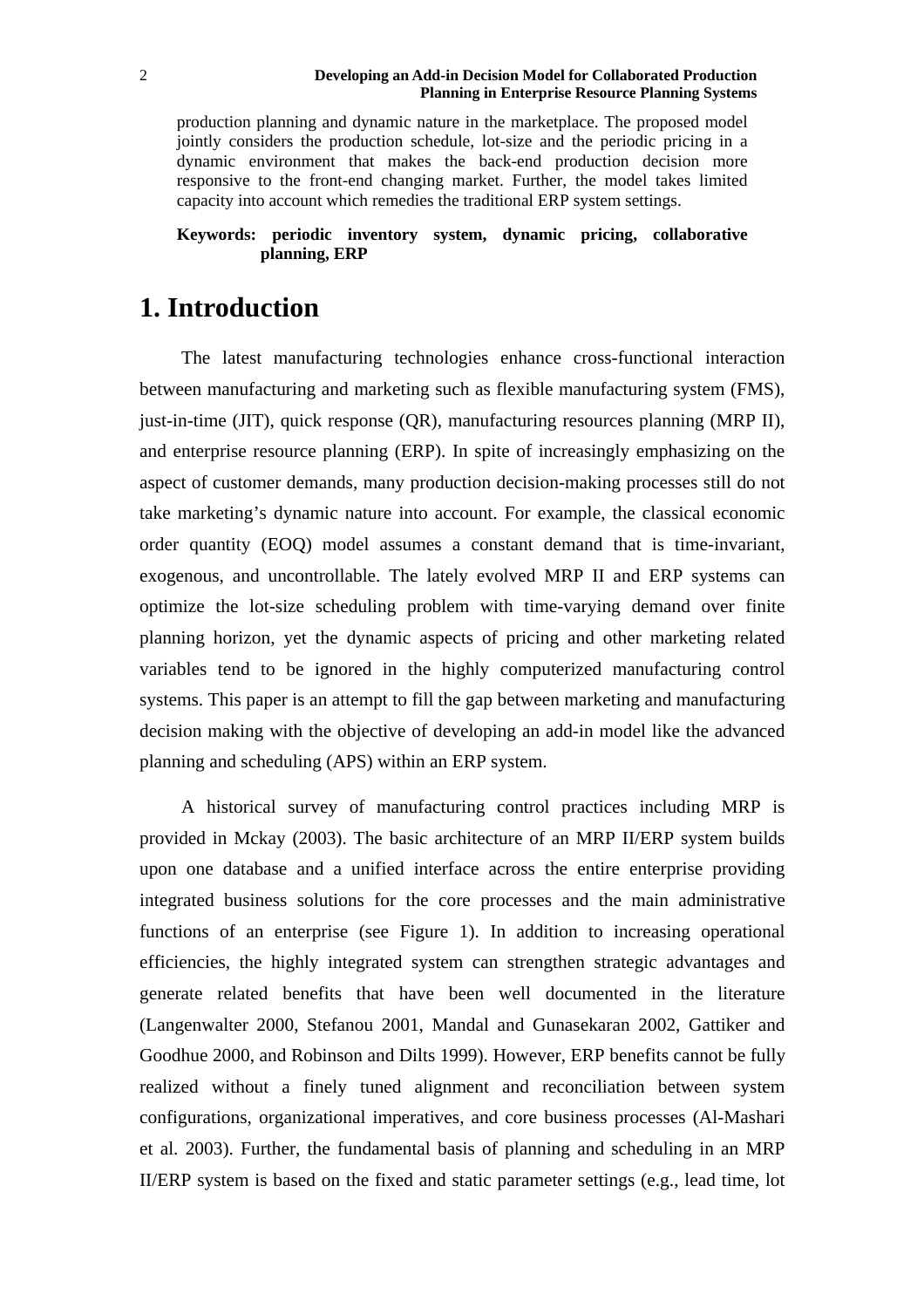size, safety stock, and costs) with infinite capacity (Hsiang 2001 and Petty et al. 2000). As a result, the system generates suboptimal solutions to the production lot-size scheduling problem.



Figure 1 Value chain model in enterprise logistics.

To remedy these drawbacks, considerable research works have been devoted to methodology development that adds "intelligence" into the current MRP II/ERP systems. For examples, Petty et al. proposed a hybrid approach that offers finite capacity scheduling (FCS) scheme incorporated into MRP II packages. Such hybrid claims to give the benefits of FCS to established MRP II users. Kim and Hosni (1998) formulated a multi-level capacitated optimization model and developed a relative efficient heuristic working under MRP II environment, which considers work center capacities and interrelationship between levels in lot-sizing computation. Vandaele and De Boeck (2003) proposed an advanced resource planning scheme explicitly capturing the stochastic nature of manufacturing systems. It is an ideal high-level tuning and planning tool and can be used in a variety of planning environments like JIT, MRP, ERP, and Theory of Constraints (TOC). Hu and Munson (2002) proposed an incremental quantity discount scheme rectifying the unrealistic assumption of fixed prices for MRP lot-sizing planning. In a comparative study, Liberopoulos and Dallery (2003) proposed a unified modeling framework based on queuing network representation for describing, comparing, and contrasting classical multi-stage production-inventory control policies with lot sizing, including reorder point policy (RPP), JIT, MRP, and MRP II.

In this paper, we develop a mathematical model that solves optimally the production lot-size/scheduling problem taking into account the dynamic nature of customer's demand which is partially controllable through pricing schemes. In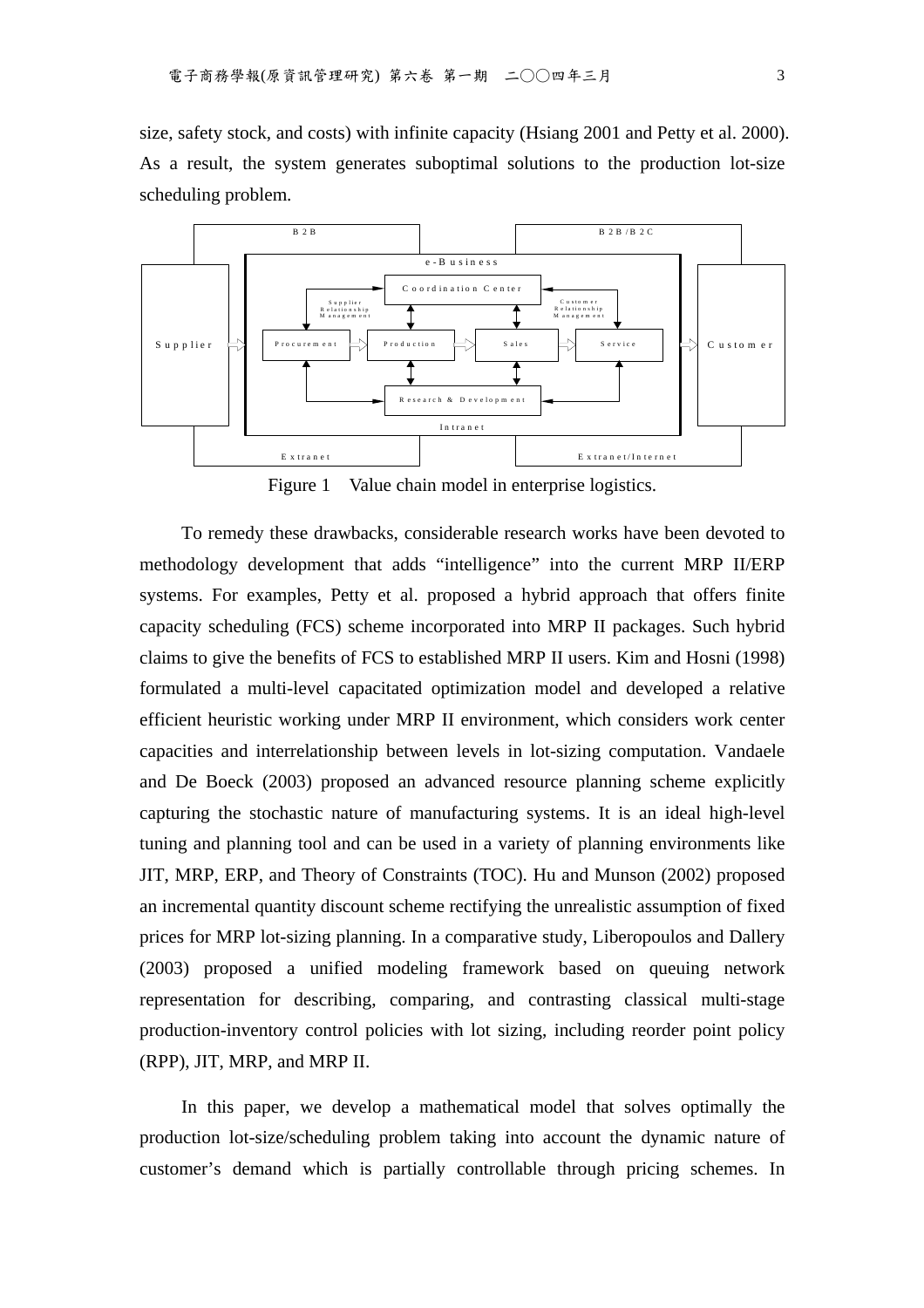#### **Developing an Add-in Decision Model for Collaborated Production Planning in Enterprise Resource Planning Systems**

addition, the deteriorating property of manufactured items and capacitated constraint are also incorporated into the model. The proposed scheme can be used as an add-in optimizer like an APS system that coordinates marketing and production planning in an ERP system (Chapter 5, Langenwalter 2000). APS systems use operations research and management science techniques to optimize production planning and scheduling at varying levels within an enterprise. In this paper, we restrict our research scope within a single plant which produces and sells a deteriorated item in the market with the objective of maximizing total profit and minimizing inventory investment over finite planning horizon.

In a traditional approach, the marketing and production functions within a firm are managed by entirely separate units. The marketing department sets the price, the market responds with a specific demand, and the production department makes the lot-sizing and scheduling decision that minimizes the total production cost while satisfying demand. As opposed to the sequential process, the cooperative process such as the one treated in this paper determines the price and lot-size/scheduling at a time. It is well documented (see, for examples, Eliashberg and Steinberg 1993, Federgruen and Heching 1999) that the cooperative approach is superior to the sequential (decentralized) approach in many dimensions such as minimizing cost or maximizing profit.

## **2. The problem context**

In this section, we describe the underlying problem and settings, including assumptions and necessary notation. We consider a manufacture firm who produces and sells a single product that is subject to continuous decay over lifetime, faces a price-dependent and time-varying demand function  $D(p,t)$ , and has the objective of determining production lot size and scheduling so as to maximize the total profit stream over multi-period planning horizon. The reason of using time-varying demand under multi-period setting is twofold: to reflect sales fluctuation over time and to reflect sales trend in different phases of product life cycle in the market. For example, the demand increases over time in the growth phase and decreases in the decline phase. Wagner and Whitin (1958) and Donaldson (1977) are two of the earliest works that consider the discrete and the continuous time-varying demands, respectively.

The demand function considered in this paper satisfies the following mild and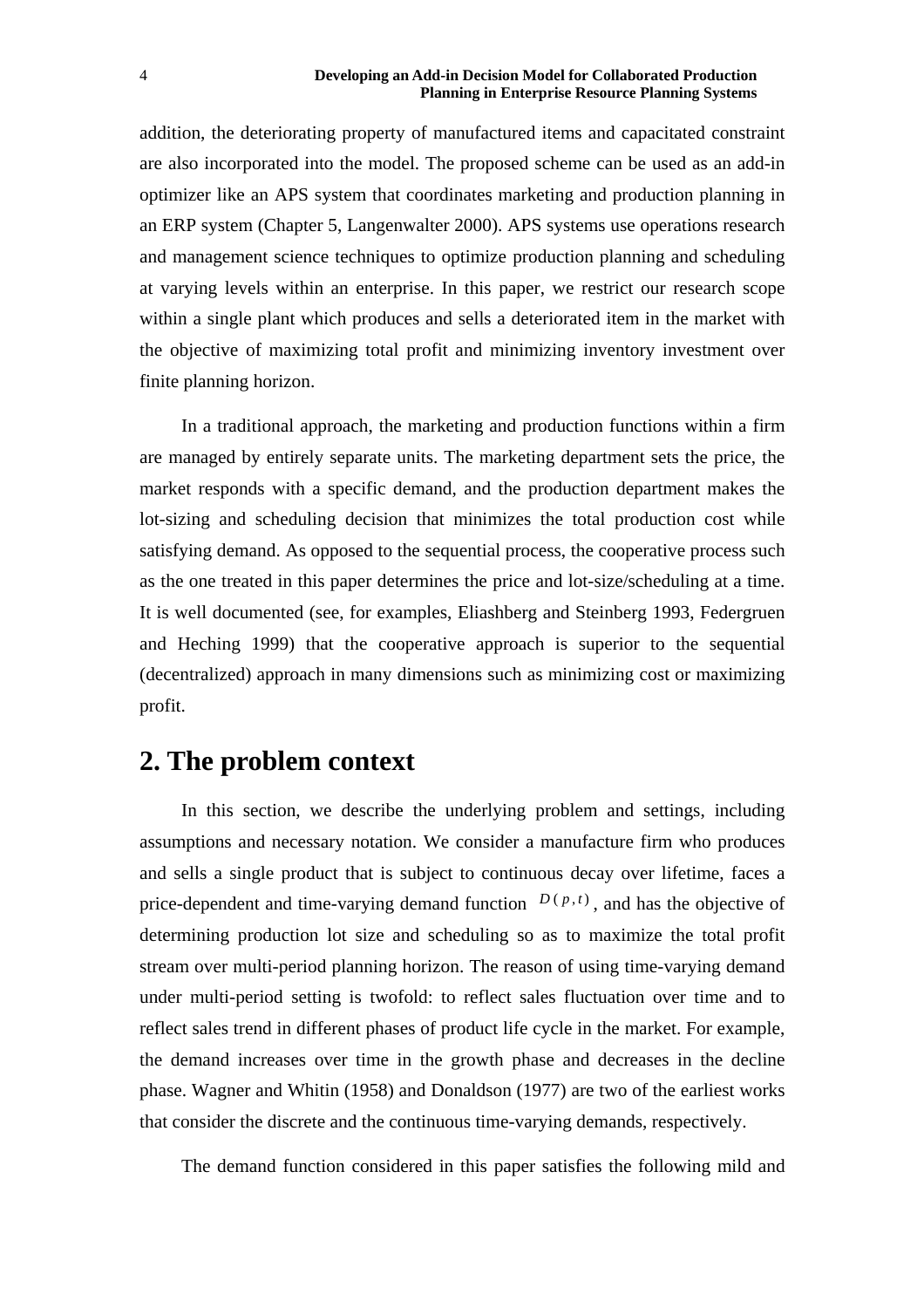realistic assumptions (see Rajan et al. 1992 for further discussions): i)  $D(p, t) > 0$  and is continuous for  $p \ge 0$ ,  $t \ge 0$ ; ii)  $D(p, t)$  is nonincreasing in p; iii)  $D(0, t) < +\infty$  and  $\lim_{p \to \infty} pD(P, T) = 0$  for  $t \ge 0$ ; and  $\text{iv})$   $D(p, t) > 0$  for  $P \in (p_{\min}, p_{\max})$ ,  $t \ge 0$ . A reasonable assumption on the selling price is to let  $P_{min}$  equal the variable production cost and  $P_{\text{max}}$  be the maximal acceptable price by the customers. The function is a generalized form of the demand model used in Rajan et al. who assumed  $D(p,t)$  is nonincreasing in *p* and *t*, separately. Their specific demand function captures the property of diminishing effect toward the end of product lifetime in single period setting; ours can reflect sales trend, upward or downward, over multi-period horizon.

To incorporate the multi-period setting in a typical MRP II/ERP environment, we assume the inventory and selling price are reviewed periodically at time  $t$ ,  $t = 0$ , 1, 2,…, *H*, where *H* is the planning horizon. At the beginning of each period, a joint decision is made regarding the lot-size of a new production run (if any) and its associated selling price. The problem is equivalent to determining the optimal sequence of times  $z_{i-1}$ ,  $i = 1, 2,..., n$ , at which a new production is scheduled, the selling price *p* is reset, and the lot-size  $Q(p)$  is specified simultaneously so that the total profit stream over [0, *H*] is maximized. Since demand is a function of price, the production quantity is accordingly dependent on the price. It is worthy noting that  $n \leq H$ ,  $z_0 = 0$ ,  $z_n = H$ ,  $z_{i-1}$  is integer and  $z_{i-1} \in [0, H)$ , and *n* is the total number of productions to be scheduled over the planning horizon. To simplify the study, we assume no shortages are allowed that is not uncommon in an ERP system. Consequently, each new production at  $z_{i-1}$  is for the selling period over  $\int z_{i-1} z_i$ . In the dynamic system, no inventory is held at the beginning and at the end of the time horizon. If the initial inventory level is positive in the system, no action will be taken until the depletion of inventory. Figure 2 graphically illustrates the production system in which the maximal accumulated inventory level over  $\begin{bmatrix} z_{i-1}, z_i \end{bmatrix}$  is at time epoch *s* after which production stops until next run to be scheduled at  $z_i$ .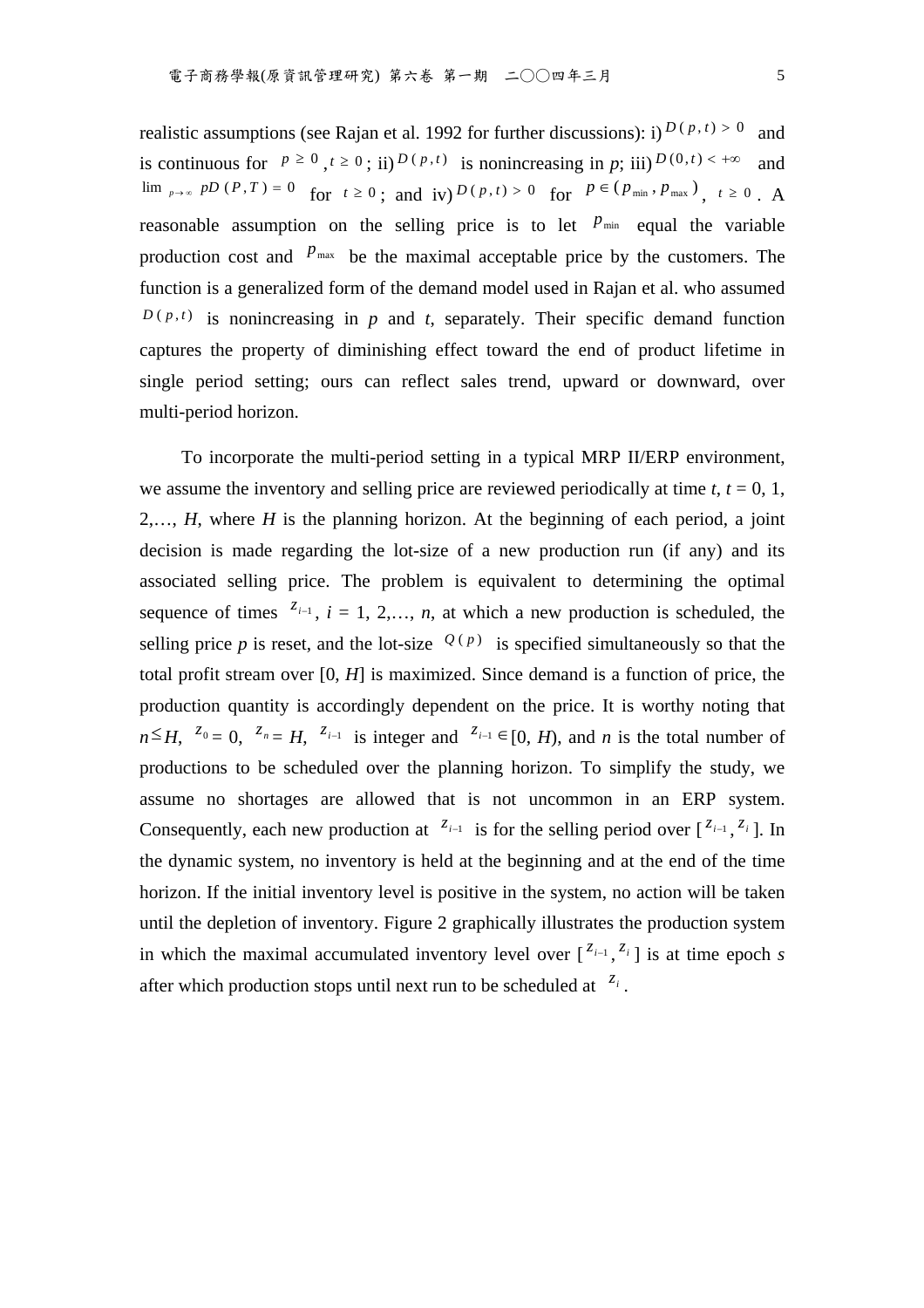

 Figure 2 The production lot-size and scheduling for a deteriorating item with time-decreasing demand over multi-period planning horizon.

# **3. The model**

We first derive the optimal lot-size and price joint decisions over an arbitrary production period  $\int_0^{\zeta_{i-1}}$ ,  $\zeta_i$ , then prove the uniqueness of the solutions, and finally determine the optimal production schedule  $z_{i-1}^{*}$  and associated price  $p_{i-1}^{*}$  and lot-size  $Q_{z_{i-1}}^*$  for  $i = 1, 2, ..., n$ , using dynamic programming technique.



Figure 3a Production/sales logic in decentralized system

The developed profit model (the detail is omitted) is a function of the selling price *p* which can be determined either by the decentralized policy or by the centralized (coordinated) policy. In the decentralized decision process (see Figure 3a), the marketing department sets the price by maximizing its gross profit function disregarding the production cost, the market responds with a specific demand, and the production department makes the lot-sizing and scheduling decision with the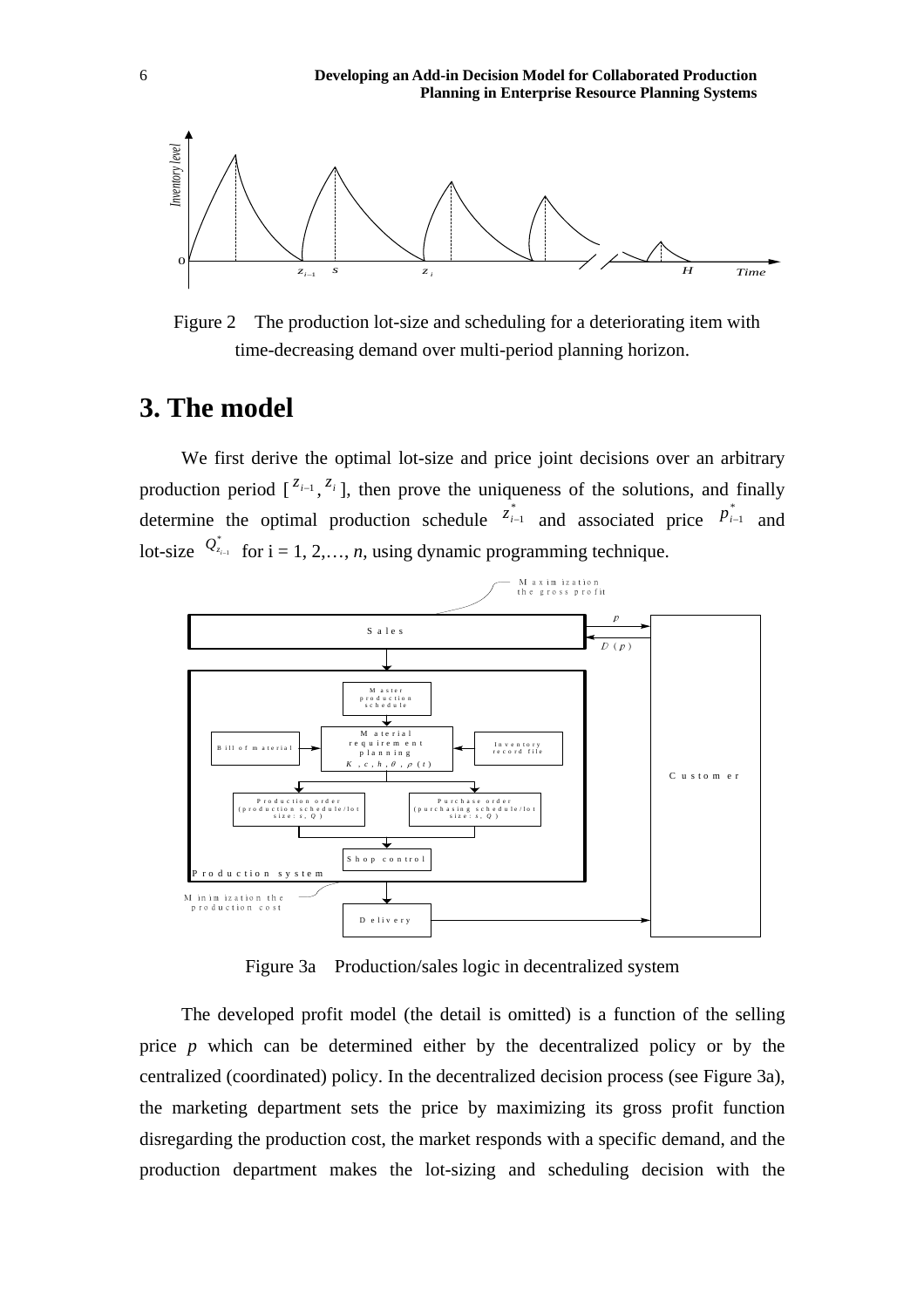

objective of minimizing the total production cost while satisfying the demand.

Figure 3b. Production/sales logic in coordinated system.

As contrast to the sequential process, the coordinated policy makes the pricing and production decisions at a time (see Figure 3b).

## **4. Numerical study**

The dynamic solution procedure for both policies was implemented on a personal computer with Pentium CPU at 1.8 GHz under Windows XP operating system using Mathematica version 4.1. In our experiments, we first verified the concavity of the gross profit model, and then determined the optimal price  $p^*$  or  $p^{**}$ and associated lot size  $Q(p^*)$  or  $Q(p^{**})$ , and the production schedule  $z_{i-1}^*$  or  $z_{i-1}^*$ , i  $= 1, 2,..., n$ . For the iterative procedure, the process continued until the absolute value of relative error between consecutive iterates was less than or equal to  $10^{-4}$ . The process took less than 3 iterations to converge in all experiments being studied. The computer time required for the dynamic programming was about 3 seconds on average.

Several numerical studies were conducted to attend qualitative insights into the structures of the proposed policies and their sensitivity with respect to major parameters. We focused in particular on investigating the solution property as well as the benefit of the coordinated policy compared to the decentralized policy in settings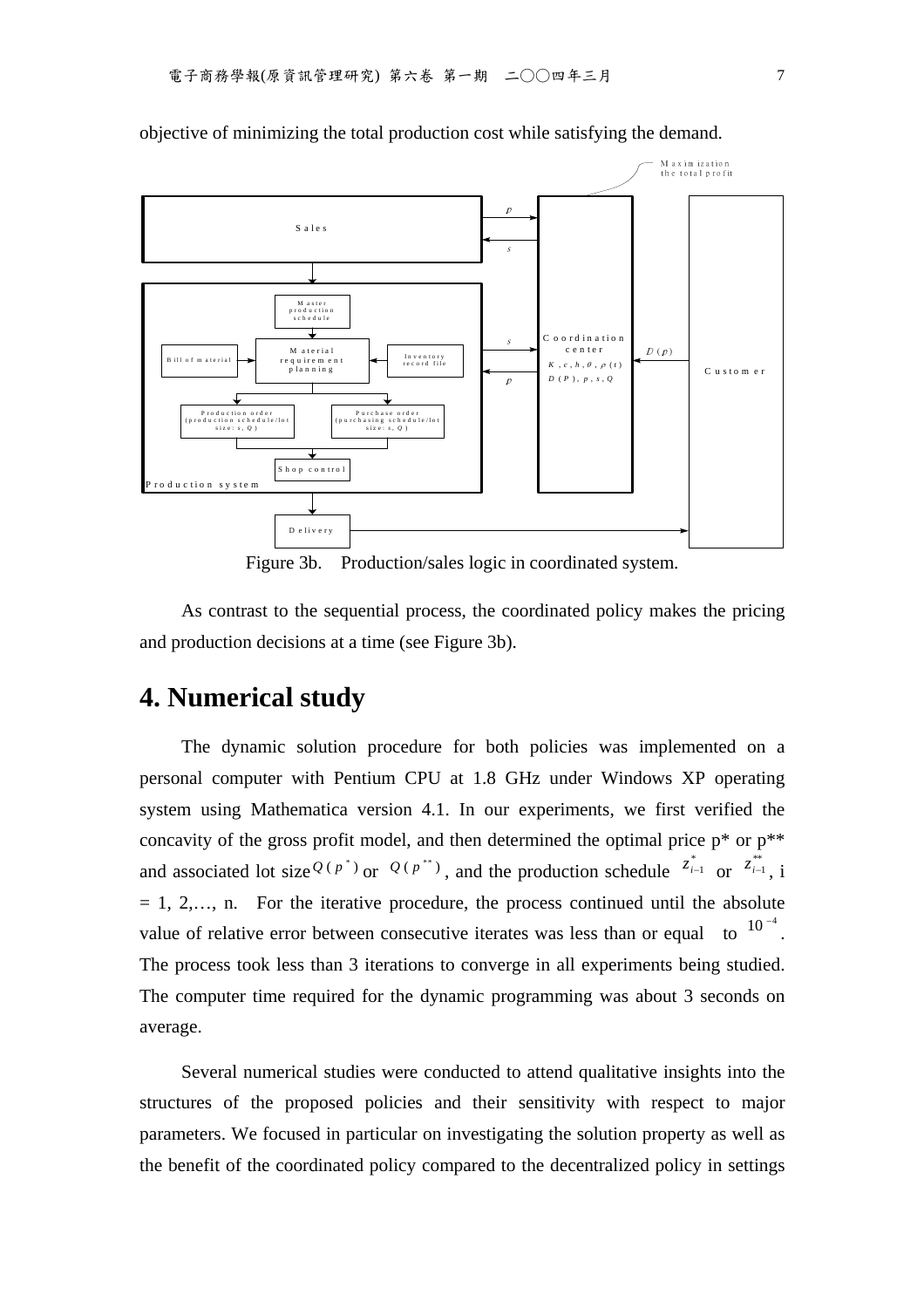with time-decreasing demand ( $\lambda < 0$ ). Further, we explored the impacts of price-sensitivity coefficient and production rate on the profits generated by the two policies.

Comparing the solutions generated by the two policies, the coordinated policy generates higher price and more profit. Intuitively, the higher price yields less quantity demanded in the market as well as smaller production lot-size and less amount of deteriorating units. One additional performance measure is introduced in the study: the maximal inventory level over the planning horizon for the decentralized and the coordinated policies. The coordinated policy produces smaller value of inventory which implies less storage capacity required and, as a result, less investment needed in warehousing and material handling system.

Using the settings in the illustrative example above, we analyzed the sensitivity of the solutions generated by the two policies with respect to major parameters. We investigate the impact of different price elasticity on such measurable dimensions as the net profit, lot-size, and deteriorating quantity. We changed the price-sensitivity coefficient *b* in demand function from 7.5 to 12.5 with step size of 0.5 in order to represent different price elasticity. Numerical results show that the percentage of profit difference between the two policies increases in *b* significantly, i.e., the higher price-sensitivity of demand, the more profit improvement can be made by the coordinated policy over the decentralized.

Next, we investigate the impact of production rate  $\rho(t)$  on the solutions generated by the two policies. We changed the production rates from 50 to 550 with step size of 50. Numerical results show that the percentage of profit difference between the two policies increases in  $P^{(t)}$ , but not as significant as in *b*.

### **5. Conclusions**

This paper has proposed two decision-making policies, coordinated and decentralized, that determine the optimal price and production lot-size/scheduling for a deteriorating item over finite planning horizon. We have presented the necessary and sufficient conditions to the maximization problem, formulated the problem as a dynamic programming model, and provided the solution procedure. An extensive numerical study has been conducted to attend qualitative insights into the structures of the proposed policies and their sensitivity with respect to major parameters such as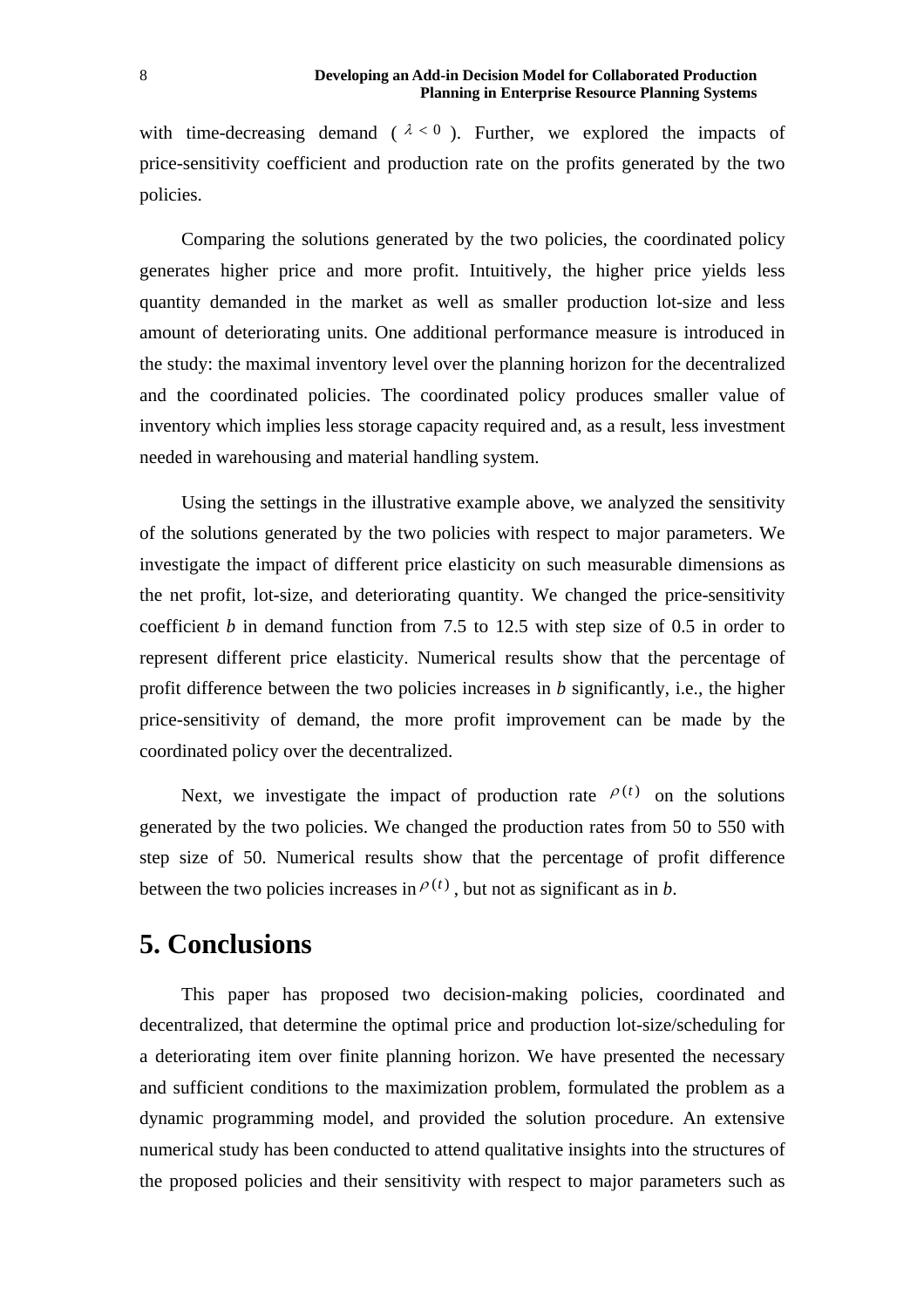price-sensitivity coefficient and production rate. The numerical results have shown that the solution generated by the coordinated policy outperforms that by the decentralized in maximizing the net profit and other quantifiable measures such as minimizing inventory investment and storage capacity. Further, we have shown that the percentage of profit difference between the two policies increases significantly in price elasticity of the demand function.

The proposed model is based on a periodic review policy which makes it applicable in many manufacturing planning and control practices. It can be used as an add-in optimizer like the advanced planning and scheduling in an ERP system. The main restriction for the practical implementation of the model is subject to its dynamic pricing mechanism which may be unacceptable by the contract-based customers. A nature extension of this research is to consider more complicated and practical demand and deterioration functions in the model, such as the stochastic demand and the fuzzy-modeling deterioration. In addition, the value drop effect considered by Rajan et al. (1992) and the effect of diminishing arrival rate and decreasing reservation price considered by Bitran and Mondschein (1997) can possibly be incorporated into the model.

### **References**

- [1] Al-Mashari, M., Al-Mudimigh, A. and Zairi, M. (2003), "Enterprise resource planning: a taxonomy of critical factors", *European Journal of Operational Research*, 146, 352-364.
- [2] Donaldson, W. A. (1977), "Inventory replenishment policy for a linear trend in demand–an analytical solution", *Operational Research Quarterly*, 28, 663-670.
- [3] Eliashberg, J. and Steinberg, R. (1993), "Marketing-production joint decision-making", In J. Eliashberg and G. L. Lillien (eds), *Handbooks in Operations Research and Management Science*, Marketing Vol. 5, Elsevier Science Publishers B.V.
- [4] Federgruen, A. and Heching, A. (1999), "Combined pricing and inventory control under uncertainty", *Operations Research*, 47, 454-475.
- [5] Gattiker, T. F. and Goodhue D. L. (2000), "Understanding the plant level costs and benefits of ERP: will the ugly duckling always turn into a swan?", *Proceedings of the 33rd Hawaii International Conference on System Sciences*, 1-10.
- [6] Hsiang, T. (2001), "The illusion of power", *OR/MS Today*, February.
- [7] Hu, J. and Munson C. L. "2002", "Dynamic demand lot-sizing rules for